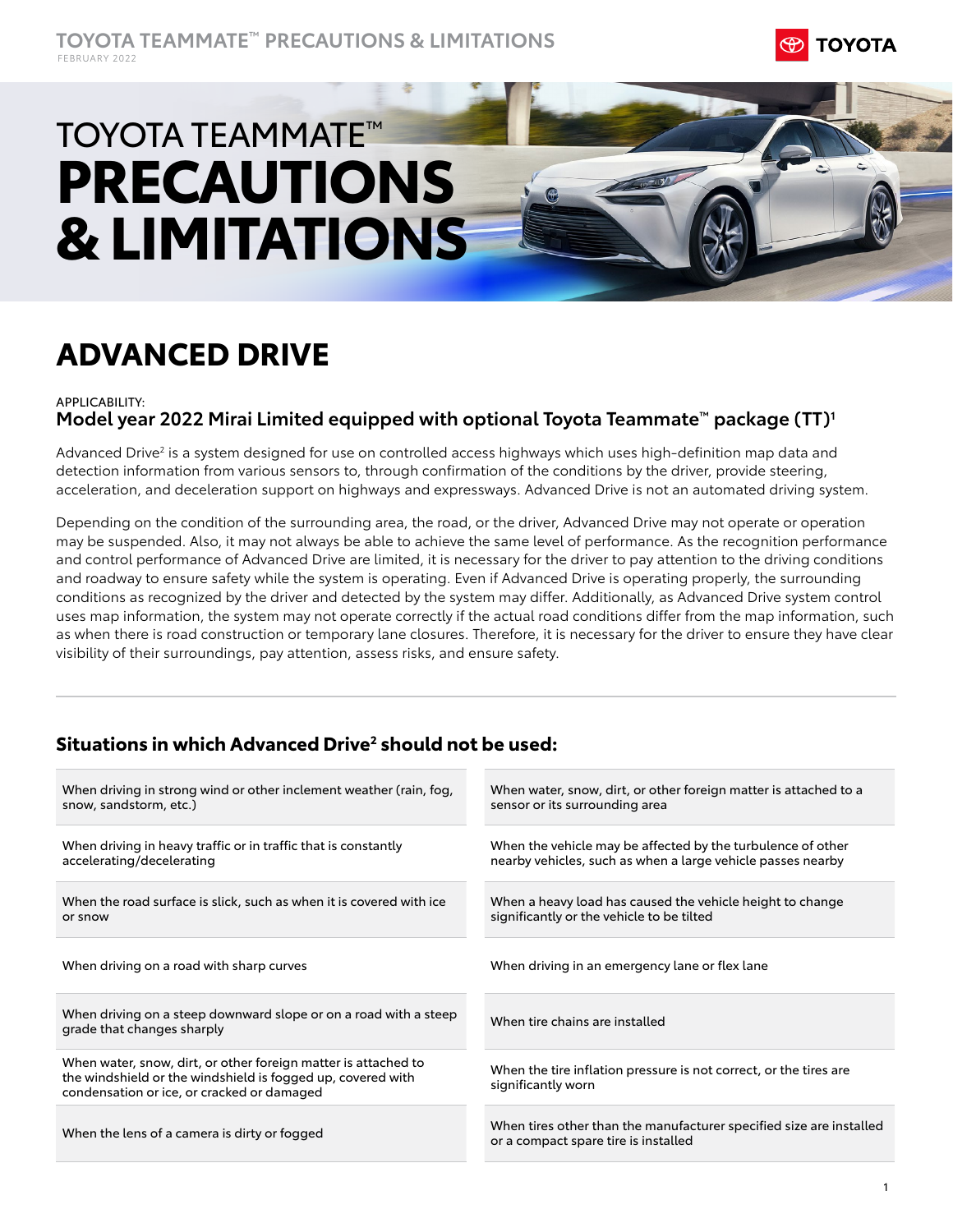

## **Objects which cannot be detected by Advanced Drive:2**

| Objects other than vehicles on the road surface                  | Traffic lanes other than normal lanes, such as bus lanes, weigh<br>stations, etc. |
|------------------------------------------------------------------|-----------------------------------------------------------------------------------|
| Vehicles outside of a lane (such as on the shoulder of the road) | Rest areas                                                                        |
| Potholes, cracks, ruts, or other road damage                     | Pedestrian crossings                                                              |
| Road construction zones                                          | Railroad crossings                                                                |
| <b>Drawbridges</b>                                               | Intersections, traffic lights, or stop lines                                      |
|                                                                  |                                                                                   |

## **Situations in which Advanced Drive2 may not operate, may not operate properly, or may be automatically cancelled:**

| When the vehicle has not been driven for a certain amount of time<br>after the fuel cell system was started                                                          | When not driving within a line that has lane lines detected by the<br>system sensors                                                                                                                  |
|----------------------------------------------------------------------------------------------------------------------------------------------------------------------|-------------------------------------------------------------------------------------------------------------------------------------------------------------------------------------------------------|
| When the system sensors are damaged, dirty, obstructed, or have<br>been modified                                                                                     | When the steering wheel is being operated or the brake pedal is<br>being depressed                                                                                                                    |
| When the system determines that the driver is not paying attention<br>to the road or their eyes are closed                                                           | When "Advanced Drive" is set to "OFF" in the multi-information display                                                                                                                                |
| When the driver's face cannot be detected or the system<br>determines that the driver has poor driving posture                                                       | When snow mode has been turned on                                                                                                                                                                     |
| When the vehicle speed is higher than approximately<br>80 mph (128 km/h)                                                                                             | After a terminal of the 12-volt battery has been disconnected and<br>reconnected and the vehicle has not been driven for a certain<br>amount of time                                                  |
| When Drive-Start Control is operating                                                                                                                                | When a sensor is splashed by water                                                                                                                                                                    |
| When the wipers are operating at high speed                                                                                                                          | When water, snow, dust, etc. is thrown up around the vehicle                                                                                                                                          |
| When the PCS (Pre-Collision System) <sup>3</sup> is actively providing warning<br>or braking support, or has been turned off                                         | When a very bright light, such as the sun or the headlights of<br>another vehicle, shines directly into a camera                                                                                      |
| When the steering assist or lane change functions of the LTA (Lane<br>Tracing Assist) <sup>4</sup> system are operating                                              | When the ambient temperature is extremely high or low                                                                                                                                                 |
| When the vehicle is being decelerated by the dynamic radar cruise<br>control with full-speed range <sup>5</sup> while in vehicle-to-vehicle distance<br>control mode | When a vehicle is stopped in your lane                                                                                                                                                                |
| When the TRAC, VSC, <sup>6</sup> or ABS is actively providing vehicle control<br>support or when TRAC or VSC has been turned off                                     | When driving near a TV tower, broadcasting station, electric power<br>plant, airport, radar equipped vehicles, etc., or other location<br>where strong radio waves or electrical noise may be present |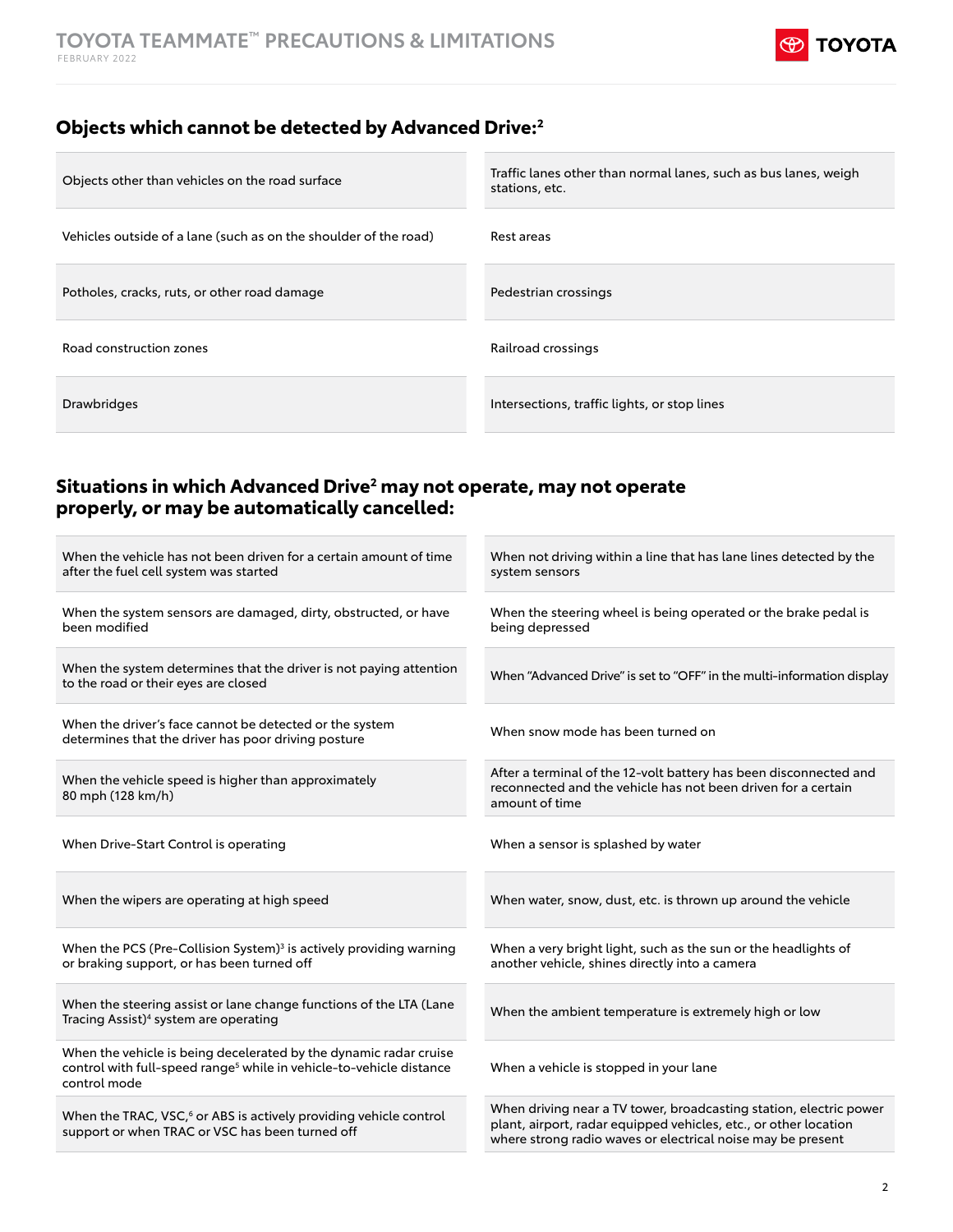

## **Situations in which Advanced Drive2 may not operate, may not operate properly, or may be automatically cancelled (continued):**

| When driving in an area where the surfaces the tires contact vary<br>greatly between the left and right side              | Immediately after a destination has been set on the navigation system                                                                                 |
|---------------------------------------------------------------------------------------------------------------------------|-------------------------------------------------------------------------------------------------------------------------------------------------------|
| When driving in a place where the surrounding brightness changes<br>suddenly, such as at the entrance or exit of a tunnel | When on roads, or immediately before roads, with extremely wide<br>or narrow lanes                                                                    |
| When driving around a curve at excessive speed                                                                            | When on roads not included in the map data or roads which do not<br>match the map data (number of lanes has changed, extensions to<br>the road, etc.) |
| When the preceding vehicle is driving at a low speed                                                                      | When on roads without clearly visible lane lines                                                                                                      |
| When the rear end of a preceding vehicle is small, such as an<br>unloaded trailer                                         | When there is a merging lane or lane reduction, or immediately<br>before a merging lane or lane reduction                                             |
| When the reflectors of a preceding vehicle are not visible or are dirty                                                   | When in areas which, according to traffic information, are closed                                                                                     |
| When a preceding vehicle is a two-wheeled vehicle                                                                         | When driving on a sharp curve, steep grade, or long slope                                                                                             |
| When the vehicle is tilted upward (due to carrying a heavy load, or<br>from damage or modification to the vehicle)        | When approaching or entering an exit lane or diverging junction                                                                                       |
| When a preceding vehicle has extremely high ground clearance                                                              | When the shoulder of the road has been driven on                                                                                                      |
| When a vehicle suddenly cuts between your vehicle and a<br>preceding vehicle                                              | When certain traffic regulation information is received, such as<br>certain weather or traffic conditions                                             |
| When the headlights are not illuminated while driving at night or<br>when in a tunnel                                     | When the parking brake has been engaged                                                                                                               |
| When a wiper blade is blocking a camera                                                                                   | When the driver's seat belt has been unfastened                                                                                                       |
| When using an amateur radio                                                                                               | When the driver's door has been opened                                                                                                                |
| Immediately after the fuel cell system is started                                                                         | When the steering wheel is operated to attempt to cross a lane line<br>without using the turn signal lights                                           |

**This section is abbreviated and does not include all precautions or limitations. Refer to a Toyota Advanced Drive Owner's Manual for a more comprehensive description of Advanced Drive operation, precautions, and limitations. The Owner's M[an](https://www.toyota.com/owners/resources/warranty-owners-manuals )ual and additional owner resources can be found at<https://www.toyota.com/owners/resources/warranty-owners-manuals>.**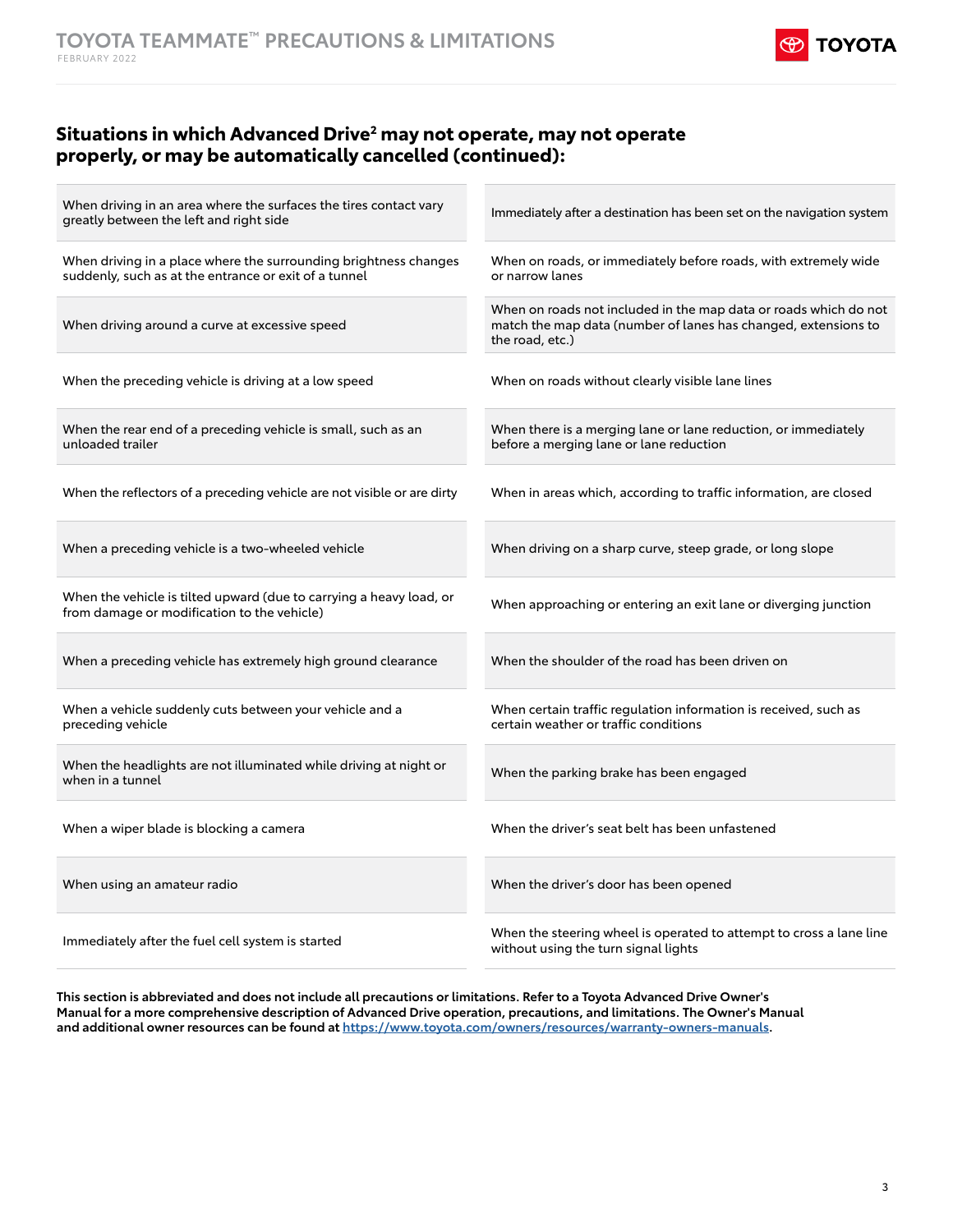

## **ADVANCED PARK**

#### APPLICABILITY:

#### **Model year 2021 and newer Mirai Limited**

The Advanced Park<sup>7</sup> assists in backing into or parallel parking in a spot selected on the multimedia display, or departing from a parking space, by delivering operation guidance through displays and buzzer operation, as well as changing the shift position, operating the steering wheel, accelerator pedal, and brake pedal.

It is the driver's responsibility to ensure safe conditions for entering or exiting a parking spot. Depending on the condition of the road surface or the vehicle, the distance between the vehicle and a parking space, etc., it may not be possible to assist in parking in the target space. When Advanced Park is exiting a parking spot, the front of the vehicle will partially enter an active travel lane, and the system may not warn of approaching vehicles and will not react by providing automatic braking to prevent or mitigate a possible collision. The driver must be prepared to apply the brakes and take over control if there is approaching traffic that could collide with the vehicle.

## **When Advanced Park7 is operated, it is necessary for the driver to take the following precautions:**

| Do not overly rely on the Advanced Park.                                                                                                                                                                                                                                 | Be careful so that a necktie, scarf, or arm does not get caught while<br>the steering wheel is turning. Keep your upper body away from the<br>steering wheel. Long fingernails may be caught when the steering<br>wheel is rotating, leading to injury. |
|--------------------------------------------------------------------------------------------------------------------------------------------------------------------------------------------------------------------------------------------------------------------------|---------------------------------------------------------------------------------------------------------------------------------------------------------------------------------------------------------------------------------------------------------|
| Always pay attention to the vehicle's surroundings while operating.                                                                                                                                                                                                      | Keep children away from the steering wheel.                                                                                                                                                                                                             |
| Depress the brake pedal to stop the vehicle and press the advance<br>park main switch to disable Advanced Park if it is likely that your<br>vehicle will collide with a nearby vehicle, parking block, object,<br>person or low, undetected objects such as curb stones. | Make sure there is sufficient space for the vehicle to be parked in<br>the target parking space before beginning operation.                                                                                                                             |
| Never use only the multimedia display to view the area behind the<br>vehicle, as the image displayed may differ from the actual situation.                                                                                                                               | Immediately step on the brakes if Advanced Park is canceled and<br>the vehicle starts moving.                                                                                                                                                           |
| Look directly or use the mirrors to check the safety of the area<br>around your vehicle, especially behind the vehicle.                                                                                                                                                  |                                                                                                                                                                                                                                                         |

## **Advanced Park7 will only operate when the following conditions are met:**

| The brake pedal is depressed and the vehicle is stopped prior to<br>activating Advanced Park | The dynamic radar cruise control with full-speed range <sup>5</sup> is<br>not operating                          |
|----------------------------------------------------------------------------------------------|------------------------------------------------------------------------------------------------------------------|
| The driver's seat belt is fastened                                                           | ABS, VSC, $6$ TRAC, PCS <sup>3</sup> and PKSB <sup>8</sup> are not actively providing vehicle<br>control support |
| The steering wheel is not being operated and the accelerator pedal<br>is not depressed       | Not on a steep slope                                                                                             |
| All of the doors and the trunk are closed                                                    | Advanced Park is on                                                                                              |
| The outside rear view mirrors are not folded                                                 | The VSC and TRAC are not turned off                                                                              |
|                                                                                              |                                                                                                                  |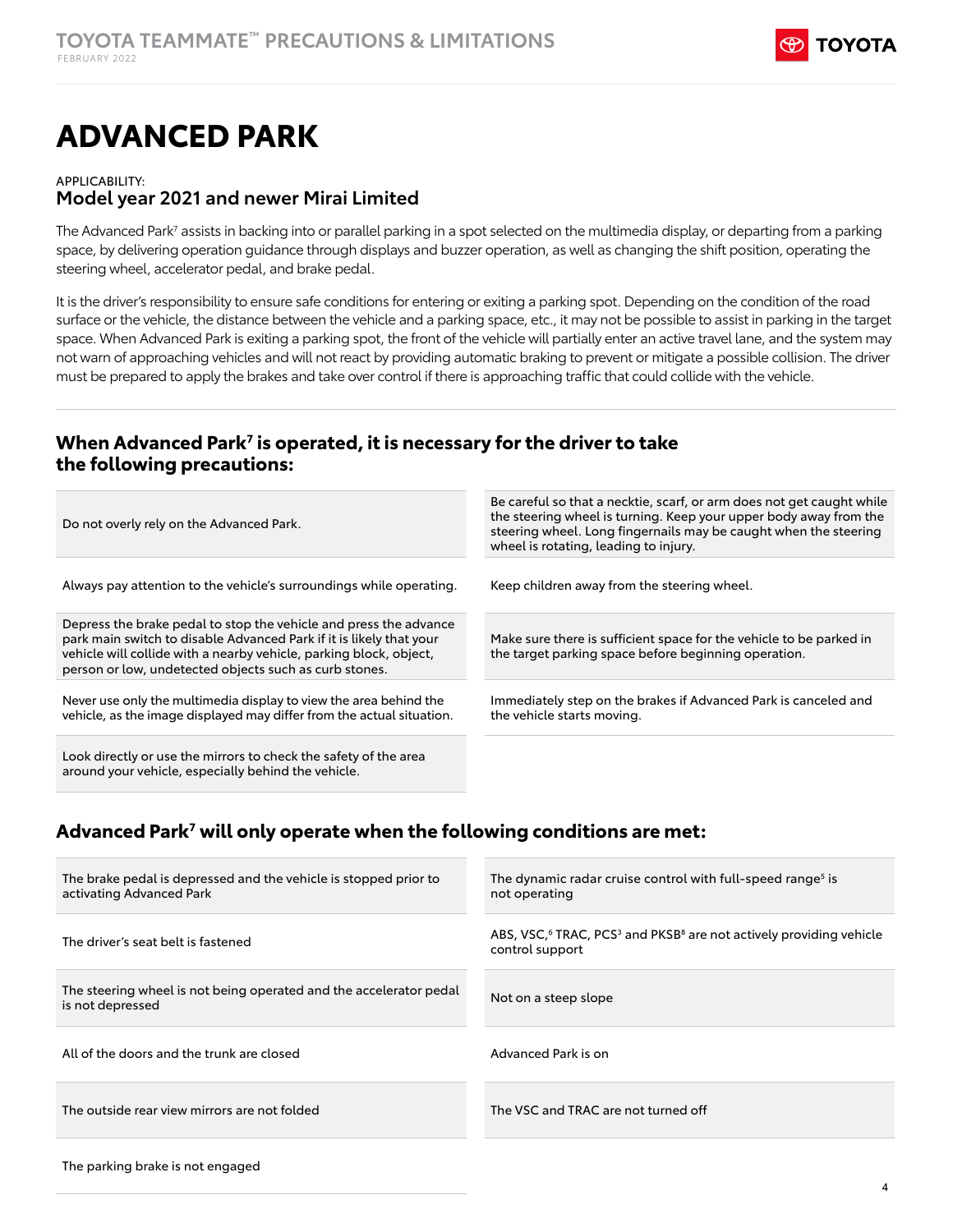

## **Advanced Park7 may not operate or operate properly, and should not be used in situations such as the following:**

When in areas other than common parking spaces or the parking when in areas other than common parking spaces or the parking when tires other than the standard size are installed<br>space cannot be detected When the surface of the parking space is sand or gravel and is not clearly defined with a parking space box or lines When the wheels are misaligned, such after a wheel has been subjected to a strong impact When the parking space is not level, such as when on a slope or When the tires are extremely worn or the tire inflation pressure is low<br>there are differences in height All of the doors and the trunk are not completely closed When carrying a heavy load When the road surface is frozen, slick, or covered with snow When the vehicle is tilted due to a heavy load When a heater is installed in the surface of the parking space (road<br>
When it is extremely hot and the asphalt is soft<br>
when it is extremely hot and the asphalt is soft<br>
when a heater is installed in the surface of the par surface freeze prevention heater) When there is an object between your vehicle and the target parking spot or within the target parking spot (within the displayed blue box) When tire chains are installed on the vehicle When in high pedestrian or vehicle traffic areas When the trunk is not completely closed When the parking space is not suitable (too narrow or too short for When the parking space is not suitable (too harrow or too short for When an arm or other body part is held outside of a window<br>your vehicle) When images are unclear due to dirt or snow attached to the

camera lens or light being shined into the camera or shadows

## **Situations in which the target parking space may not be recognized properly:**

| When the parking space does not use white lines (such as when<br>parking space boundaries are marked with rope, blocks, etc.)       | When it is raining or has rained and the road surface is wet and<br>reflective or there are puddles                                        |
|-------------------------------------------------------------------------------------------------------------------------------------|--------------------------------------------------------------------------------------------------------------------------------------------|
| When the parking space box or lines are faded or dirty, making<br>them unclear                                                      | When the sun is shining directly into a camera, such as in the early<br>morning or evening                                                 |
| When the road surface is bright, such as concrete, and the contrast<br>between it and the white parking space box or lines is small | When the parking space is covered with snow or de-icing agent                                                                              |
| When the parking space box or lines are any color other than<br>yellow or white                                                     | When there are marks from repairs or other marks on the road surface,<br>or there is a traffic bollard or other object on the road surface |
| When the area surrounding the parking space is dark, such as at<br>night, in an underground parking lot, parking garage, etc.       | When the color or brightness of the road surface is uneven                                                                                 |
| When a camera lens has fogged up                                                                                                    | When a camera lens is dirty or covered with water droplets                                                                                 |
| When the appearance of the parking space is affected by the<br>shadow of the vehicle, a parked vehicle or trees                     | When the parking space is on a slope                                                                                                       |

**This section is abbreviated and does not include all precautions or limitations. Refer to a Toyota Owner's Manual for a more comprehensive description of Advanced Drive operation, precautions, and limitations. The Owner's Manual and additional owner resources can be found at [https://www.toyota.com/owners/resources/warranty-owners-manuals.](https://www.toyota.com/owners/resources/warranty-owners-manuals)**